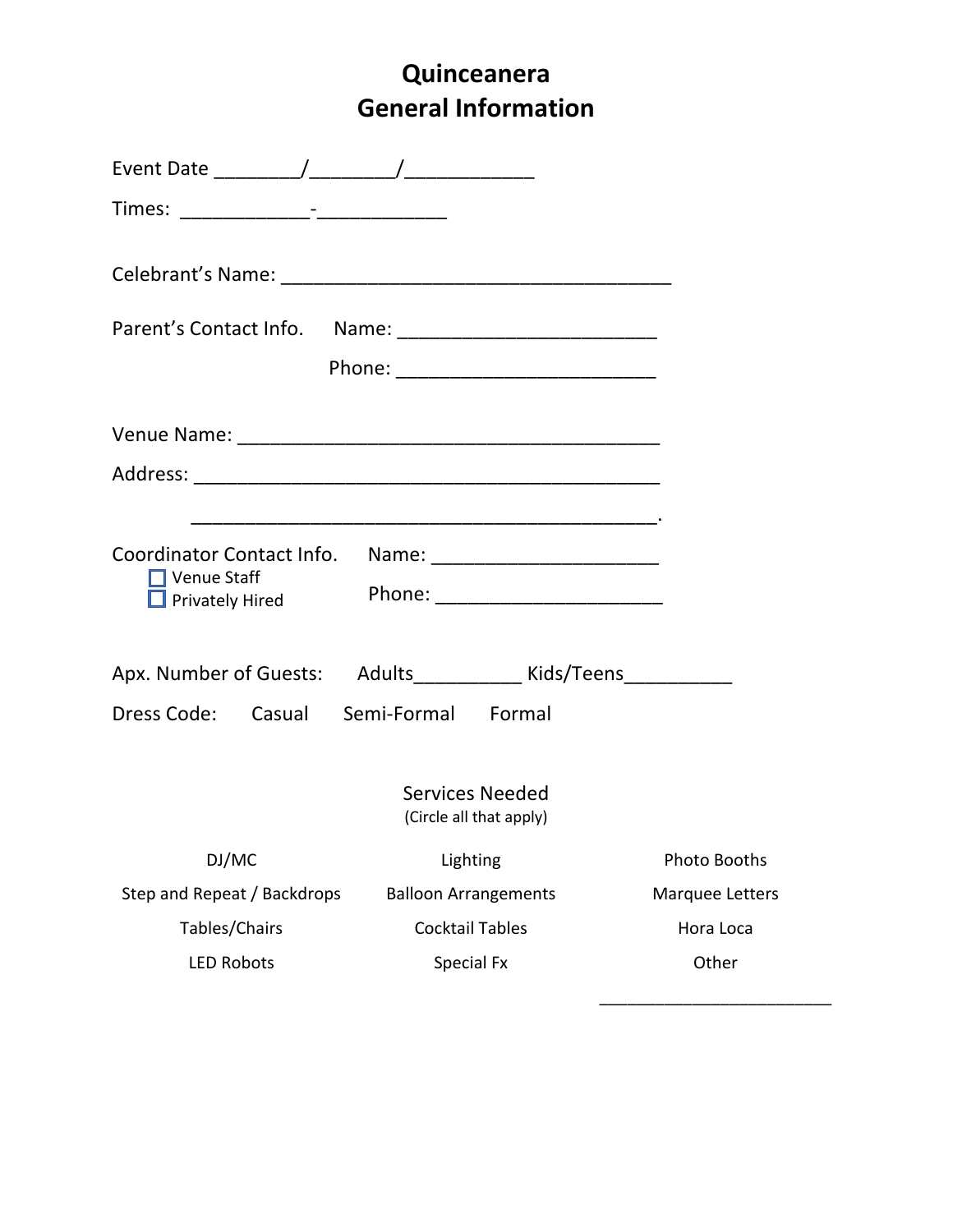## **Timeline**

|                  | AM/PM GUESTS ARRIVE                               |                                                                                         |                                                                                            |           |      |
|------------------|---------------------------------------------------|-----------------------------------------------------------------------------------------|--------------------------------------------------------------------------------------------|-----------|------|
|                  |                                                   |                                                                                         | What type of music would you like played as guests are arriving?<br>Circle all that apply  |           |      |
| Pop              |                                                   |                                                                                         | Top 40s Hip-Hop Latin Pop Country                                                          |           | Rock |
| Salsa            |                                                   |                                                                                         | Merengue Reggaeton Cumbia                                                                  | Dancehall | Soca |
| Reggae           | <b>Classical</b>                                  |                                                                                         | Jazz Instrumental Other                                                                    |           |      |
|                  |                                                   |                                                                                         |                                                                                            |           |      |
|                  |                                                   |                                                                                         | How would you like us to introduce the celebrant? ______________________________           |           |      |
|                  |                                                   |                                                                                         |                                                                                            |           |      |
|                  | If so, please complete the following information. | Will there be a court accompanying the celebrant? Yes                                   | No                                                                                         |           |      |
| <b>No</b><br>Yes |                                                   | a a contracto a computer a la provincia e la Filippia de la contrata de la contrata del | Will the court have a choreographed dance routine that needs to be played during entrance? |           |      |

If so, please submit soundtrack to your DJ >7 days prior to event!

## **If you would like the court to be announced as couples, please complete in order of entrance.**

| Girl | <b>Escorted By</b> | <b>Boy</b> | Song |
|------|--------------------|------------|------|
|      | <b>Escorted By</b> |            |      |
|      | Escorted By        |            |      |
|      | Escorted By        |            |      |
|      | Escorted By        |            |      |
|      | Escorted By        |            |      |
|      | <b>Escorted By</b> |            |      |
|      | Escorted By        |            |      |